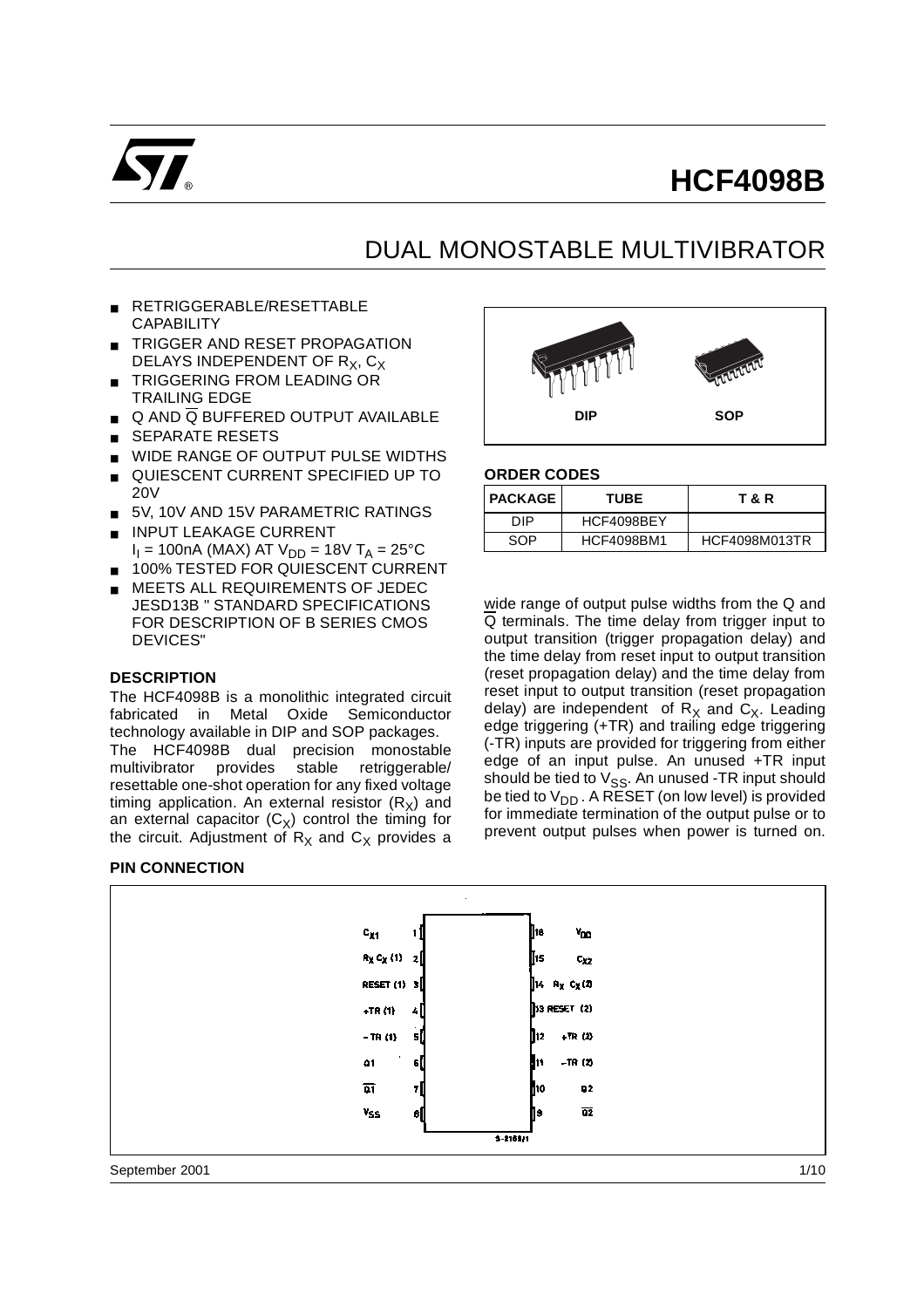An unused RESET input should be tied to  $V_{DD}$ . However, if an entire section of the HCF4098B is not used, its reset should be tied to  $V_{SS}$  (see table 1). In normal operation the circuit triggers (extends the output pulse one period) on the application of each new trigger pulse. For operation in the non-retiggerable mode,  $\overline{Q}$  is connected to -TR when leading edge triggering (+TR) is used or Q is connected to +TR when trailing edge triggering (-TR) is used. The time period (T) for this **IINPUT EQUIVALENT CIRCUIT PIN DESCRIPTION** 



multivibrator can be calculated by :  $T = 1/2$  R<sub>X</sub> C<sub>X</sub> for  $C_X \geq 0.01 \mu F$ . The min. value of external resistance, R<sub>X</sub>, is 5KΩ. The max. values of external capacitance,  $C_X$ , is 100  $\mu$ F. The output pulse width has variations of ±2.5% typically, over the temperature range of -55 °C to 125 °C for  $\text{C}_\text{X}\texttt{=}$ 1000pF and  $\text{R}_\text{X}$  = 100K $\Omega$  . For power supply variation of  $\pm 5\%$  typically , for  $\rm V_{DD}$  = 10V and 15V and  $\pm$ 1% typically for V<sub>DD</sub> = 5V at C<sub>X</sub> = 1000pF and  $R_X = 5K\Omega$ .

| <b>PIN No</b> | <b>SYMBOL</b>            | <b>NAME AND FUNCTION</b>       |
|---------------|--------------------------|--------------------------------|
| 4, 12         | $+TR$                    | Leading Trigger Inputs         |
| 5, 11         | -TR                      | <b>Trailing Trigger Inputs</b> |
| 3, 13         | <b>RESET</b>             | <b>Reset Inputs</b>            |
| 1, 15         | $C_X1, C_X2$             | <b>External Capacitors</b>     |
| 2, 14         | $R_X C_X 1$<br>$R_XC_X2$ | External resistors to Vdd      |
| 6, 7          | Q1, Q1                   | Ouputs Mono 1                  |
| 10, 9         | Q2, Q2                   | Outputs Mono 2                 |
| 8             | V <sub>SS</sub>          | <b>Negative Supply Voltage</b> |
| 16            | V <sub>DD</sub>          | Positive Supply Voltage        |

57

#### **FUNCTIONAL DIAGRAM**

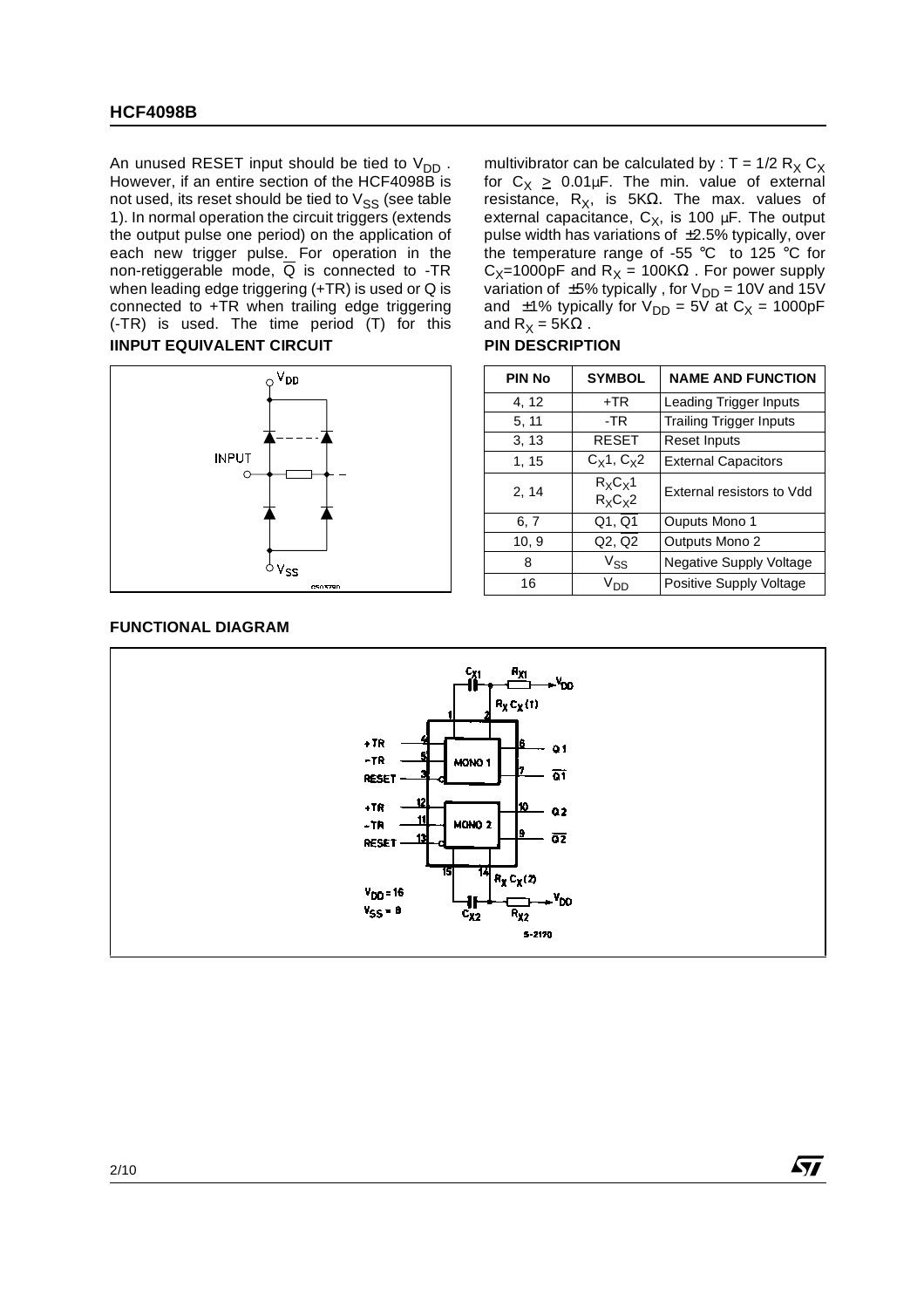| <b>FUNCTION</b>                            | $V_{DD}$ to Term. N° |            | $V_{SS}$ to Term. N° |            |          | Input Pulse to<br>Term. $N^{\circ}$ | <b>Other Connections</b> |            |  |
|--------------------------------------------|----------------------|------------|----------------------|------------|----------|-------------------------------------|--------------------------|------------|--|
|                                            | Mono (1)             | Mono $(2)$ | Mono (1)             | Mono $(2)$ | Mono (1) | Mono $(2)$                          | Mono (1)                 | Mono $(2)$ |  |
| Leading Edge Trigger/<br>Retriggerable     | 3, 5                 | 11, 13     |                      |            | 4        | 12                                  |                          |            |  |
| Leading Edge Trigger/Non<br>Retriggerable  | 3                    | 13         |                      |            | 4        | 12                                  | 5, 7                     | 11, 9      |  |
| Trailing Edge Trigger/<br>Retriggerable    | 3                    | 13         | 4                    | 12         | 5        | 11                                  |                          |            |  |
| Trailing Edge Trigger/Non<br>Retriggerable | 3                    | 13         |                      |            | 5        | 11                                  | 4, 6                     | 12, 10     |  |
| <b>Unused Section</b>                      | 5                    | 11         | 3, 4                 | 12, 13     |          |                                     |                          |            |  |

#### **TABLE 1 : Functional Terminal Connections**

A Retriggerable one-shot multivibrator has an output pulse width which is extended on full time period (T) after application of the last trigger<br>pulse.<br>A Non-Retriggerable one-shot multivibrator has a time period (T) refer

#### **LOGIC DIAGRAM**



#### **ABSOLUTE MAXIMUM RATINGS**

| Symbol                      | <b>Parameter</b>                        | Value                    | Unit        |
|-----------------------------|-----------------------------------------|--------------------------|-------------|
| V <sub>DD</sub>             | Supply Voltage                          | $-0.5$ to $+22$          | V           |
| Vı                          | DC Input Voltage                        | $-0.5$ to $V_{DD}$ + 0.5 |             |
|                             | <b>DC Input Current</b>                 | ± 10                     | mA          |
| $P_D$                       | Power Dissipation per Package           | 200                      | mW          |
|                             | Power Dissipation per Output Transistor | 100                      | mW          |
| $\mathsf{T}_{\mathsf{op}}$  | <b>Operating Temperature</b>            | $-55$ to $+125$          | °C          |
| $\mathsf{T}_{\textsf{stg}}$ | Storage Temperature                     | $-65$ to $+150$          | $^{\circ}C$ |

Absolute Maximum Ratings are those values beyond which damage to the device may occur. Functional operation under these conditions is<br>not implied.<br>All voltage values are referred to V<sub>SS</sub> pin voltage.

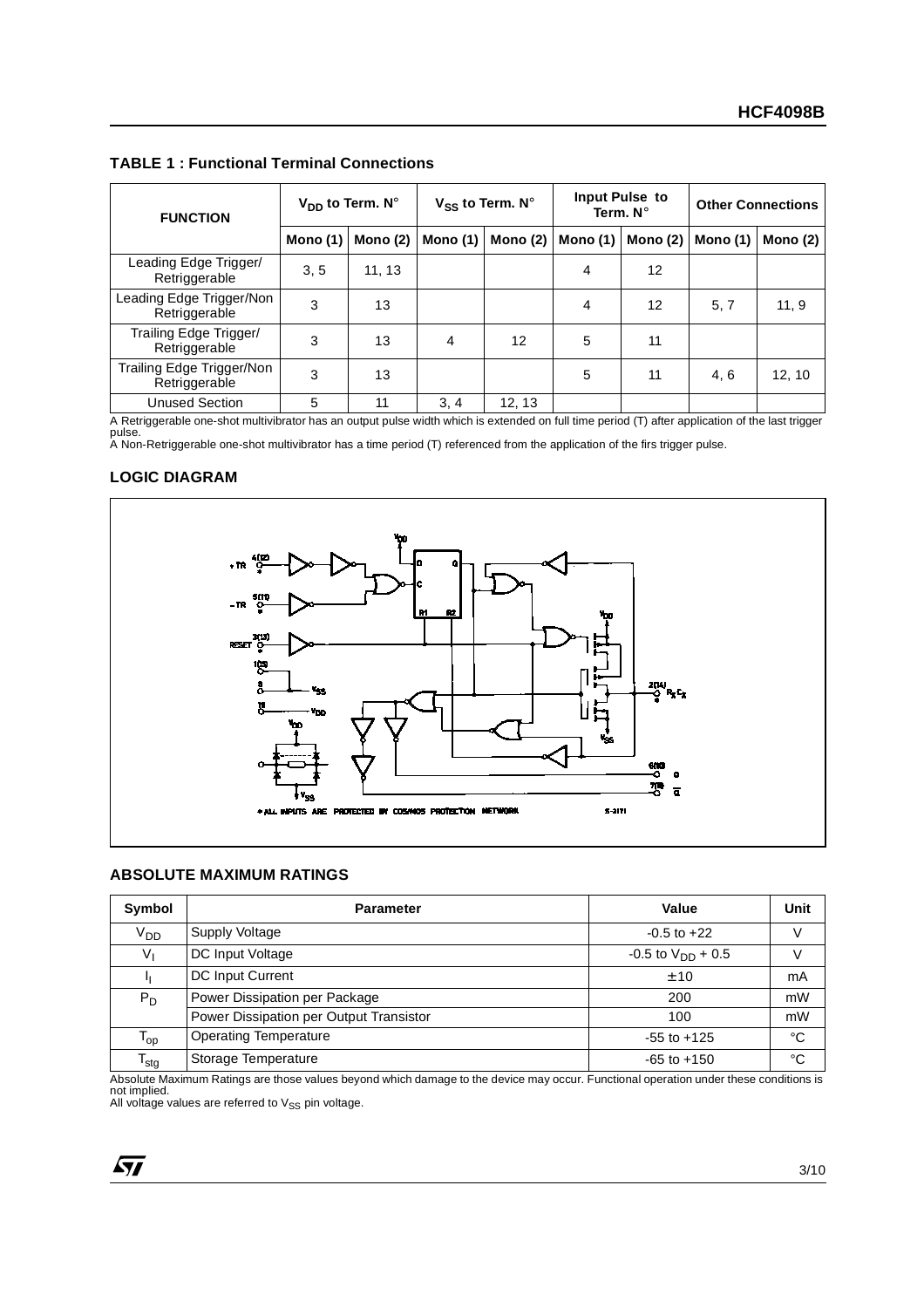### **HCF4098B**

#### **RECOMMENDED OPERATING CONDITIONS**

| Symbol          | <b>Parameter</b>             | Value         | Unit |
|-----------------|------------------------------|---------------|------|
| V <sub>DD</sub> | Supply Voltage               | 3 to 20       |      |
| V,              | Input Voltage                | 0 to $V_{DD}$ |      |
| 'op             | <b>Operating Temperature</b> | $-55$ to 125  | °C   |

#### **DC SPECIFICATIONS**

|                            |                          | <b>Test Condition</b><br>Value |             |                            |                 |                |                     |                         |         |                |                |      |        |
|----------------------------|--------------------------|--------------------------------|-------------|----------------------------|-----------------|----------------|---------------------|-------------------------|---------|----------------|----------------|------|--------|
| Symbol<br><b>Parameter</b> |                          | $V_{\parallel}$                | $V_{\rm O}$ | $\mathsf{II}_{\mathsf{O}}$ | V <sub>DD</sub> |                | $T_A = 25^{\circ}C$ |                         |         | -40 to 85°C    | -55 to 125°C   |      | Unit   |
|                            |                          | (V)                            | (V)         | $(\mu A)$                  | (V)             | Min.           | Typ.                | Max.                    | Min.    | Max.           | Min.           | Max. |        |
| $I_{\rm L}$                | Quiescent Current        | 0/5                            |             |                            | 5               |                | 0.02                | $\mathbf{1}$            |         | 30             |                | 30   |        |
|                            |                          | 0/10                           |             |                            | 10              |                | 0.02                | 2                       |         | 60             |                | 60   |        |
|                            |                          | 0/15                           |             |                            | 15              |                | 0.02                | $\overline{\mathbf{4}}$ |         | 120            |                | 120  | μA     |
|                            |                          | 0/20                           |             |                            | 20              |                | 0.04                | 20                      |         | 600            |                | 600  |        |
| $V_{OH}$                   | <b>High Level Output</b> | 0/5                            |             | $<$ 1                      | 5               | 4.95           |                     |                         | 4.95    |                | 4.95           |      |        |
|                            | Voltage                  | 0/10                           |             | $<$ 1                      | 10              | 9.95           |                     |                         | 9.95    |                | 9.95           |      | $\vee$ |
|                            |                          | 0/15                           |             | $<$ 1                      | 15              | 14.95          |                     |                         | 14.95   |                | 14.95          |      |        |
| $V_{OL}$                   | Low Level Output         | 5/0                            |             | $<$ 1                      | 5               |                | 0.05                |                         |         | 0.05           |                | 0.05 |        |
|                            | Voltage                  | 10/0                           |             | $<$ 1                      | 10              |                | 0.05                |                         |         | 0.05           |                | 0.05 | $\vee$ |
|                            |                          | 15/0                           |             | $<$ 1                      | 15              |                | 0.05                |                         |         | 0.05           |                | 0.05 |        |
| $V_{\text{IH}}$            | High Level Input         |                                | 0.5/4.5     | $<$ 1                      | 5               | 3.5            |                     |                         | 3.5     |                | 3.5            |      |        |
|                            | Voltage                  |                                | 1/9         | $<$ 1                      | 10              | $\overline{7}$ |                     |                         | 7       |                | $\overline{7}$ |      | $\vee$ |
|                            |                          |                                | 1.5/13.5    | $<$ 1                      | 15              | 11             |                     |                         | 11      |                | 11             |      |        |
| $V_{IL}$                   | Low Level Input          |                                | 4.5/0.5     | $<$ 1                      | 5               |                |                     | 1.5                     |         | 1.5            |                | 1.5  |        |
|                            | Voltage                  |                                | 9/1         | $<$ 1                      | 10              |                |                     | 3                       |         | 3              |                | 3    | $\vee$ |
|                            |                          |                                | 13.5/1.5    | $<$ 1                      | 15              |                |                     | 4                       |         | $\overline{4}$ |                | 4    |        |
| $I_{OH}$                   | <b>Output Drive</b>      | 0/5                            | 2.5         | $\leq$ 1                   | 5               | $-1.6$         | $-3.2$              |                         | $-1.3$  |                | $-1.3$         |      |        |
|                            | Current                  | 0/5                            | 4.6         | $<$ 1                      | 5               | $-0.51$        | $-1$                |                         | $-0.42$ |                | $-0.42$        |      | mA     |
|                            |                          | 0/10                           | 9.5         | $<$ 1                      | 10              | $-1.3$         | $-2.6$              |                         | $-1.1$  |                | $-1.1$         |      |        |
|                            |                          | 0/15                           | 13.5        | $\leq$ 1                   | 15              | $-3.4$         | $-6.8$              |                         | $-2.8$  |                | $-2.8$         |      |        |
| $I_{OL}$                   | <b>Output Sink</b>       | 0/5                            | 0.4         | $\leq$ 1                   | 5               | $-0.51$        | $\mathbf{1}$        |                         | $-0.42$ |                | $-0.42$        |      |        |
|                            | Current                  | 0/10                           | 0.5         | $\leq$ 1                   | 10              | $-1.3$         | 2.6                 |                         | $-1.1$  |                | $-1.1$         |      | mA     |
|                            |                          | 0/15                           | 1.5         | $<$ 1                      | 15              | $-3.4$         | 6.8                 |                         | $-2.8$  |                | $-2.8$         |      |        |
| h,                         | Input Leakage<br>Current | 0/18                           | Any Input   |                            | 18              |                | $\pm 10^{-5}$       | ±0.1                    |         | ±1             |                | ±1   | μA     |
| C <sub>1</sub>             | Input Capacitance        |                                | Any Input   |                            |                 |                | 5                   | 7.5                     |         |                |                |      | pF     |

The Noise Margin for both "1" and "0" level is: 1V min. with V<sub>DD</sub>=5V, 2V min. with V<sub>DD</sub>=10V, 2.5V min. with V<sub>DD</sub>=15V

 $\sqrt{M}$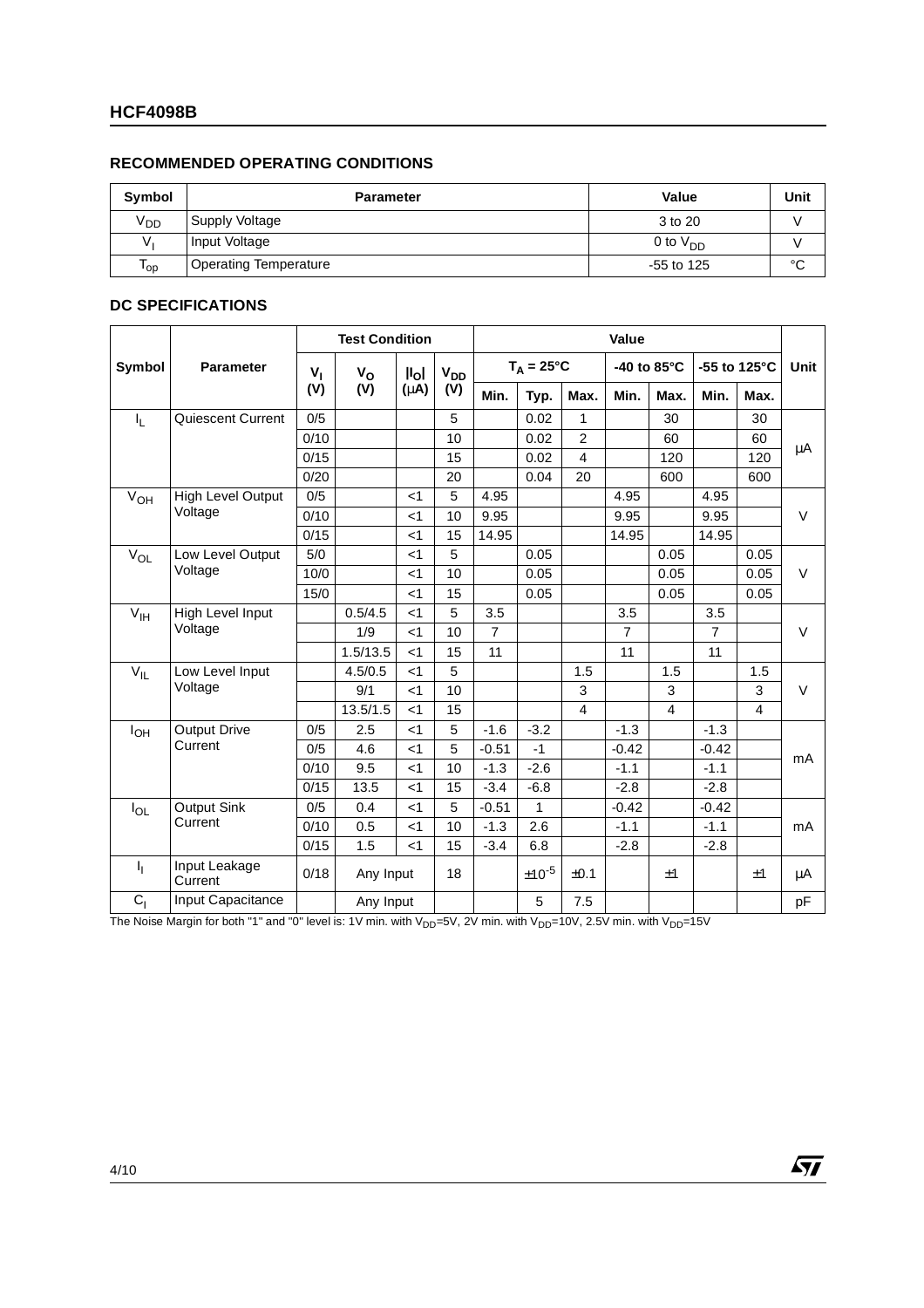|                                   |                                   |                | <b>Test Condition</b>         | Value (*)      | Unit |      |      |      |
|-----------------------------------|-----------------------------------|----------------|-------------------------------|----------------|------|------|------|------|
| Symbol                            | <b>Parameter</b>                  | $R_X(K\Omega)$ | $C_X(pF)$                     | $V_{DD} (V)$   | Min. | Typ. | Max. |      |
| t <sub>PLH</sub> t <sub>PHL</sub> | Propagation Delay Time            |                |                               | 5              |      | 250  | 500  |      |
|                                   | +TR or -TR to Q or $\overline{Q}$ | 5 to 10000     | $\geq 15$                     | 10             |      | 125  | 250  | ns   |
|                                   |                                   |                |                               | 15             |      | 100  | 200  |      |
| $t_{WH}$ $t_{WL}$                 | <b>Trigger Pulse Width</b>        |                |                               | 5              | 140  | 70   |      |      |
|                                   |                                   | 5 to 10000     | >15                           | 10             | 60   | 30   |      | ns   |
|                                   |                                   |                |                               | 15             | 40   | 20   |      |      |
| $t$ TLH                           | <b>Transition Time</b>            |                |                               | $\overline{5}$ |      | 100  | 200  |      |
|                                   |                                   | 5 to 10000     | $\geq 15$                     | 10             |      | 50   | 100  | ns   |
|                                   |                                   |                |                               | 15             |      | 40   | 80   |      |
| $t$ <sub>THL</sub>                | <b>Transition Time</b>            |                |                               | 5              |      | 100  | 200  |      |
|                                   |                                   | 5 to 10000     | 15 to 10000                   | 10             |      | 50   | 100  |      |
|                                   |                                   |                | 15                            |                | 40   | 80   |      |      |
|                                   |                                   |                |                               | 5              |      | 150  | 300  |      |
|                                   |                                   | 5 to 10000     | $0.01 \mu F$<br>to $0.1\mu$ F | 10             |      | 75   | 150  | ns   |
|                                   |                                   |                |                               | 15             |      | 65   | 130  |      |
|                                   |                                   |                |                               | 5              |      | 250  | 500  |      |
|                                   |                                   | 5 to 10000     | $0.1 \mu F$<br>to $1\mu$ F    | 10             |      | 150  | 300  |      |
|                                   |                                   |                |                               | 15             |      | 80   | 160  |      |
| t <sub>PLH</sub> t <sub>PHL</sub> | Propagation Delay Time            |                |                               | 5              |      | 225  | 450  |      |
|                                   | (Reset)                           | 5 to 10000     | >15                           | 10             |      | 125  | 250  | ns   |
|                                   |                                   |                |                               | 15             |      | 75   | 150  |      |
| $t_{WR}$                          | Pulse Width (reset)               |                |                               | 5              | 200  | 100  |      |      |
|                                   |                                   |                | 15                            | 10             | 80   | 40   |      |      |
|                                   |                                   |                |                               | 15             | 60   | 30   |      | ns   |
|                                   |                                   |                |                               | 5              | 1200 | 600  |      |      |
|                                   |                                   | 100            | 1000                          | 10             | 600  | 300  |      |      |
|                                   |                                   |                |                               | 15             | 500  | 250  |      |      |
|                                   |                                   |                |                               | 5              | 50   | 250  |      |      |
|                                   |                                   |                | $0.1 \mu F$                   | 10             | 30   | 15   |      | μs   |
|                                   |                                   |                |                               | 15             | 20   | 10   |      |      |
| $t_{r, t_{f}}$ (TR)               | Rise or Fall Time (trigger)       |                | 5 to 15                       |                |      |      | 100  | μs   |
|                                   | Pulse Width Match Between         |                |                               | 5              |      | 5    | 10   |      |
|                                   | <b>Circuits in Same Package</b>   | 10             | 10000                         | 10             |      | 7.5  | 15   | $\%$ |
|                                   |                                   |                |                               | 15             |      | 7.5  | 15   |      |

#### **DYNAMIC ELECTRICAL CHARACTERISTICS** (T<sub>amb</sub> = 25°C, C<sub>L</sub> = 50pF, R<sub>L</sub> = 200KΩ, t<sub>r</sub> = t<sub>f</sub> = 20 ns)

(\*) Typical temperature coefficient for all  $V_{DD}$  value is 0.3 %/°C.

 $\sqrt{M}$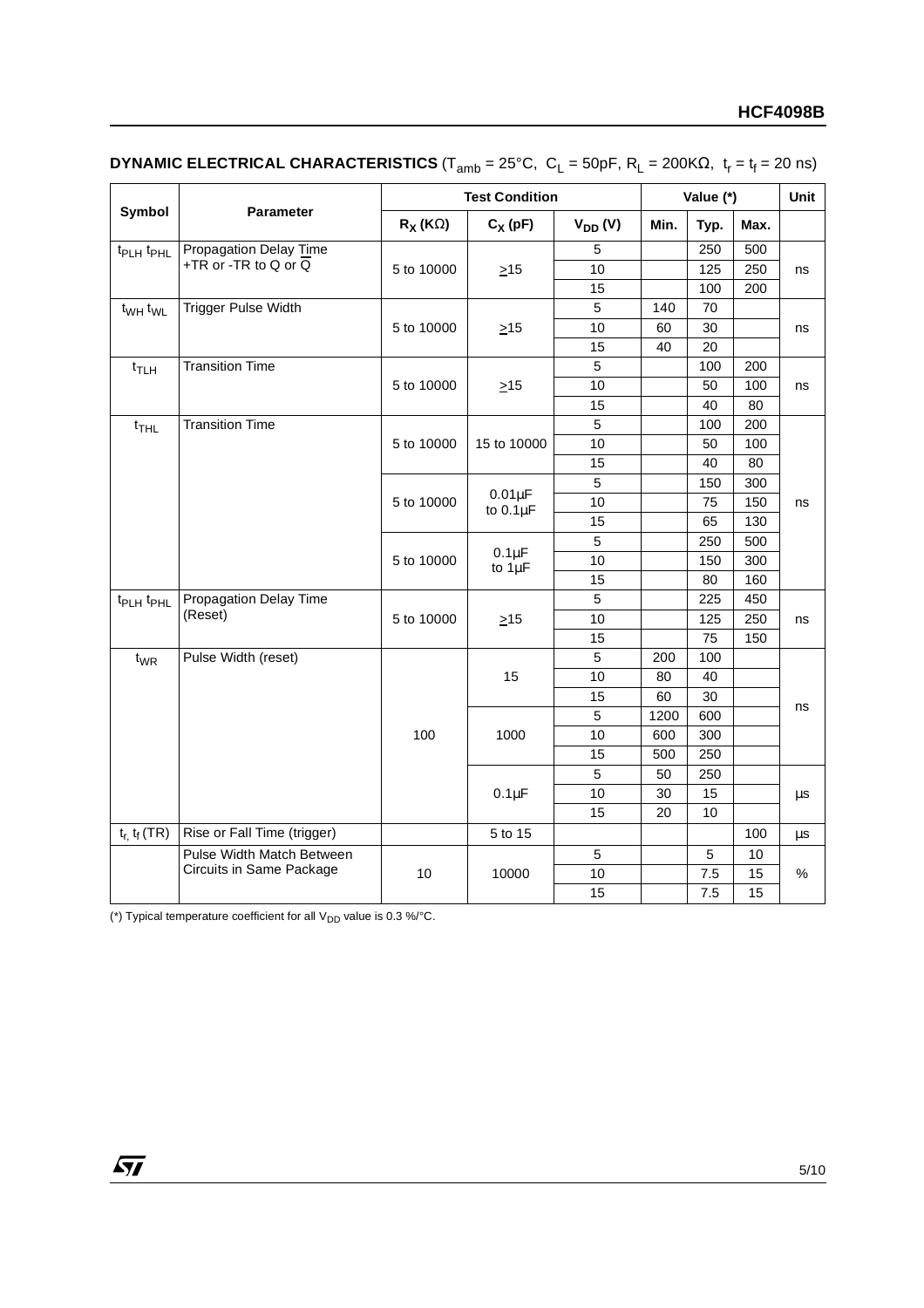### **HCF4098B**

#### **TEST CIRCUIT**



 $\sqrt{27}$ 

C<sub>L</sub> = 50pF or equivalent (includes jig and probe capacitance)<br>R<sub>L</sub> = 200KΩ<br>R<sub>T</sub> = Z<sub>OUT</sub> of pulse generator (typically 50Ω)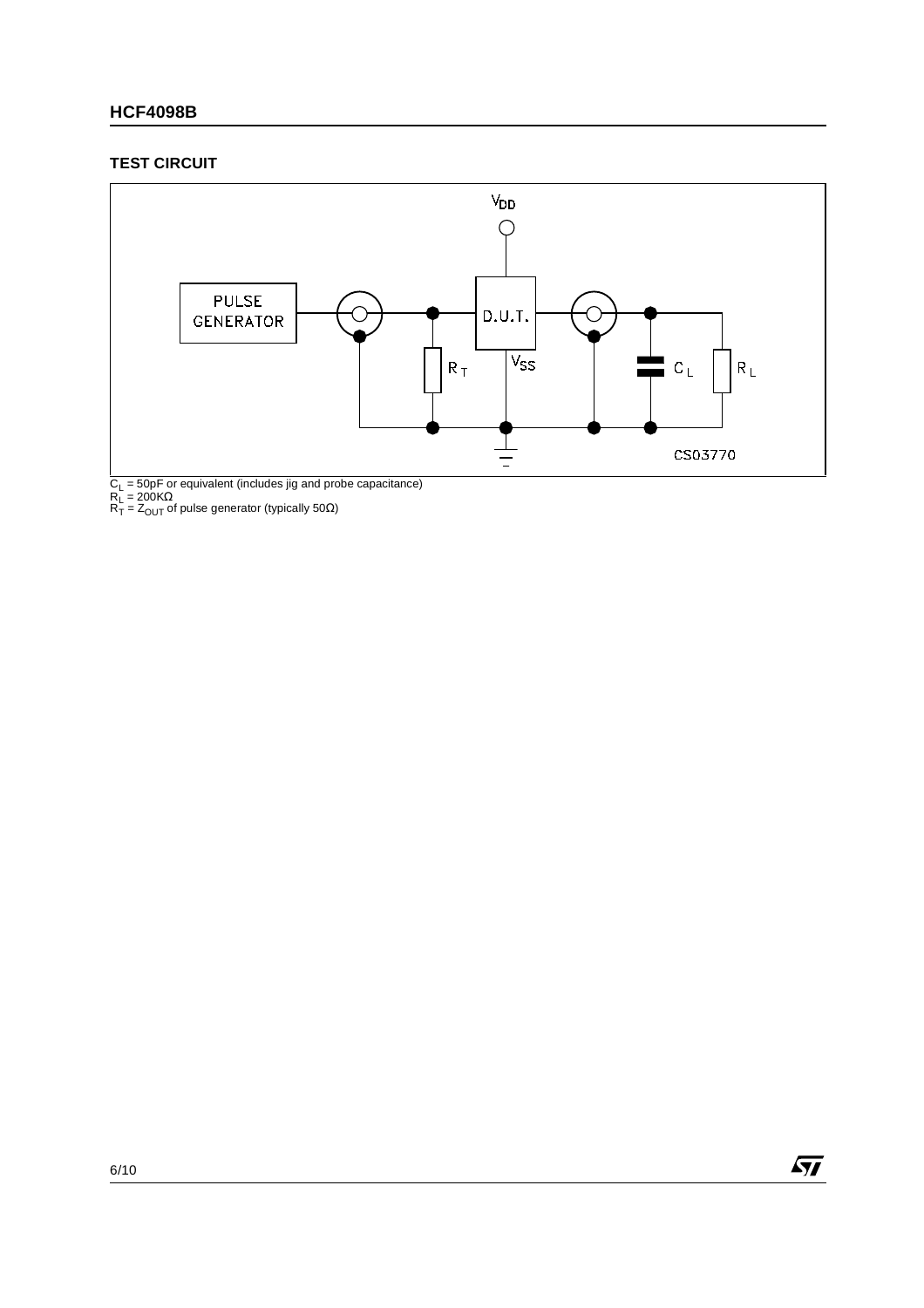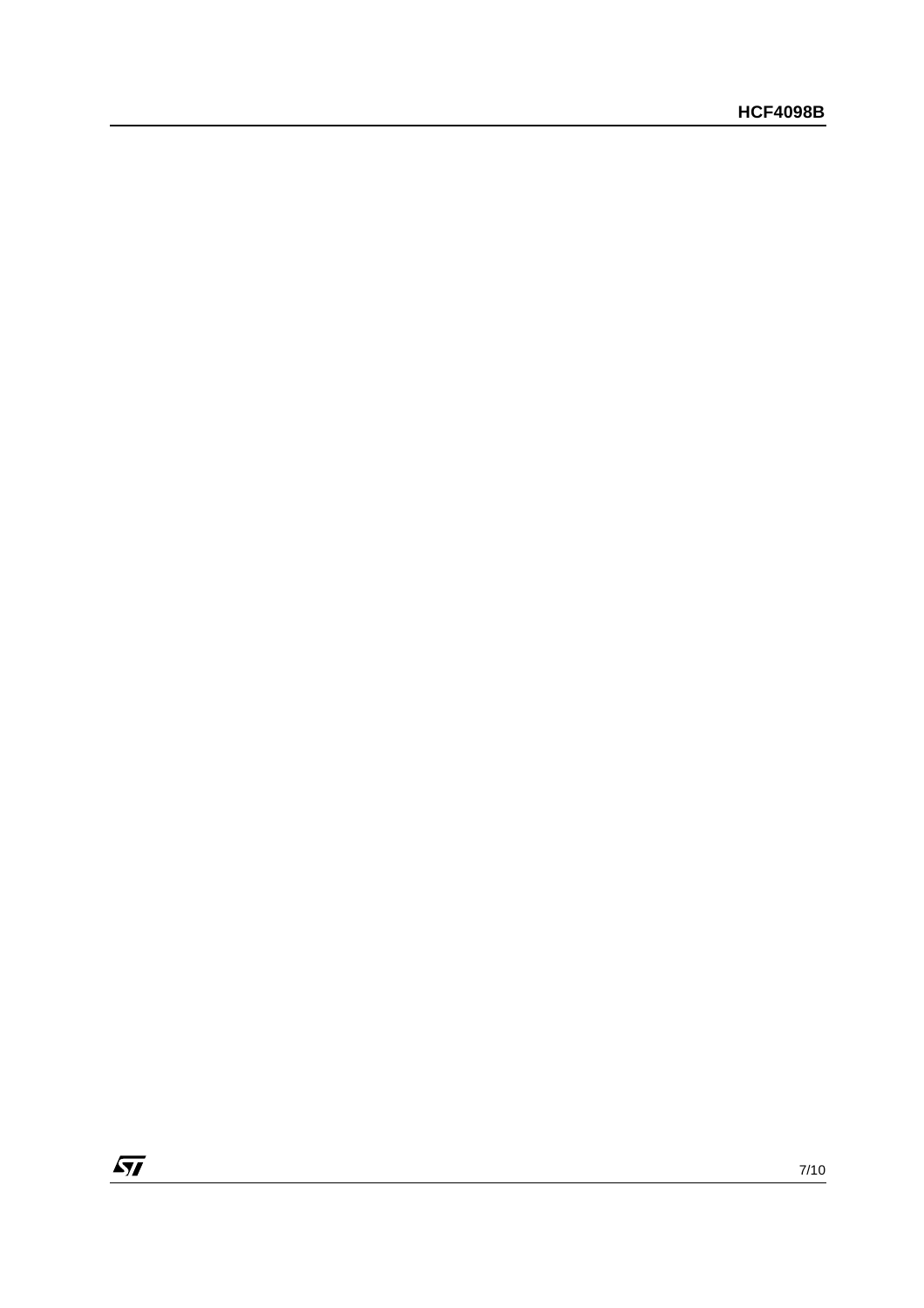$\Gamma$ 

|                | Plastic DIP-16 (0.25) MECHANICAL DATA |            |       |       |       |       |  |  |
|----------------|---------------------------------------|------------|-------|-------|-------|-------|--|--|
|                |                                       | mm.        |       |       |       |       |  |  |
| DIM.           | MIN.                                  | <b>TYP</b> | MAX.  | MIN.  | TYP.  | MAX.  |  |  |
| a <sub>1</sub> | 0.51                                  |            |       | 0.020 |       |       |  |  |
| B              | 0.77                                  |            | 1.65  | 0.030 |       | 0.065 |  |  |
| $\sf b$        |                                       | 0.5        |       |       | 0.020 |       |  |  |
| b <sub>1</sub> |                                       | 0.25       |       |       | 0.010 |       |  |  |
| D              |                                       |            | 20    |       |       | 0.787 |  |  |
| E              |                                       | 8.5        |       |       | 0.335 |       |  |  |
| e              |                                       | 2.54       |       |       | 0.100 |       |  |  |
| e3             |                                       | 17.78      |       |       | 0.700 |       |  |  |
| F              |                                       |            | $7.1$ |       |       | 0.280 |  |  |
| T              |                                       |            | 5.1   |       |       | 0.201 |  |  |
| L              |                                       | 3.3        |       |       | 0.130 |       |  |  |
| Z              |                                       |            | 1.27  |       |       | 0.050 |  |  |



٦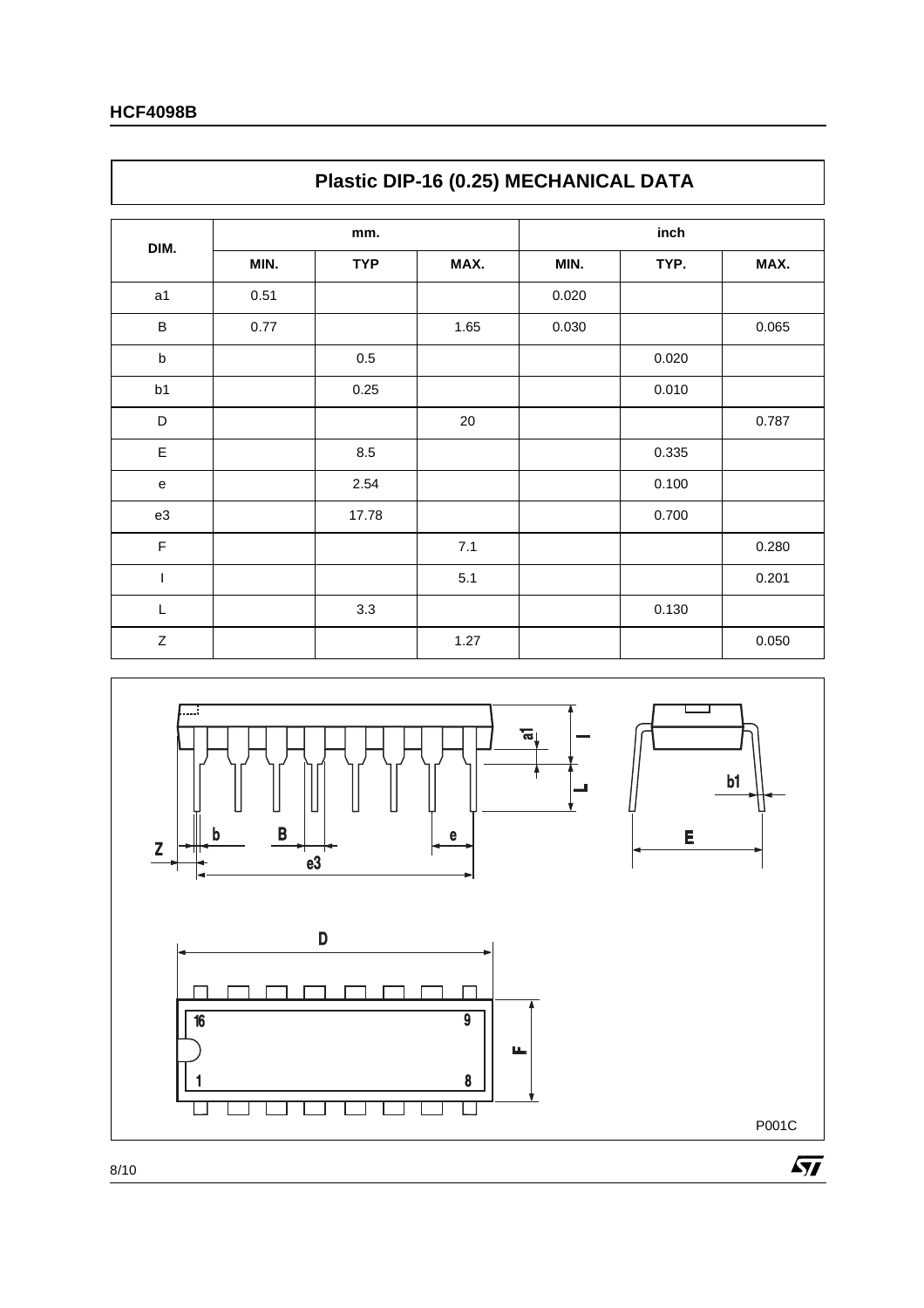|                |         | mm.        |         | inch       |       |       |  |  |  |
|----------------|---------|------------|---------|------------|-------|-------|--|--|--|
| DIM.           | MIN.    | <b>TYP</b> | MAX.    | MIN.       | TYP.  | MAX.  |  |  |  |
| $\mathsf A$    |         |            | 1.75    |            |       | 0.068 |  |  |  |
| a1             | 0.1     |            | 0.2     | 0.003      |       | 0.007 |  |  |  |
| a2             |         |            | 1.65    |            |       | 0.064 |  |  |  |
| b              | 0.35    |            | 0.46    | 0.013      |       | 0.018 |  |  |  |
| b <sub>1</sub> | 0.19    |            | 0.25    | 0.007      |       | 0.010 |  |  |  |
| $\mathsf C$    |         | 0.5        |         |            | 0.019 |       |  |  |  |
| c1             |         |            |         | 45° (typ.) |       |       |  |  |  |
| D              | 9.8     |            | $10\,$  | 0.385      |       | 0.393 |  |  |  |
| $\mathsf E$    | 5.8     |            | $6.2\,$ | 0.228      |       | 0.244 |  |  |  |
| ${\bf e}$      |         | 1.27       |         |            | 0.050 |       |  |  |  |
| e3             |         | 8.89       |         |            | 0.350 |       |  |  |  |
| $\mathsf F$    | 3.8     |            | 4.0     | 0.149      |       | 0.157 |  |  |  |
| G              | 4.6     |            | 5.3     | 0.181      |       | 0.208 |  |  |  |
| L              | $0.5\,$ |            | 1.27    | 0.019      |       | 0.050 |  |  |  |
| M              |         |            | 0.62    |            |       | 0.024 |  |  |  |